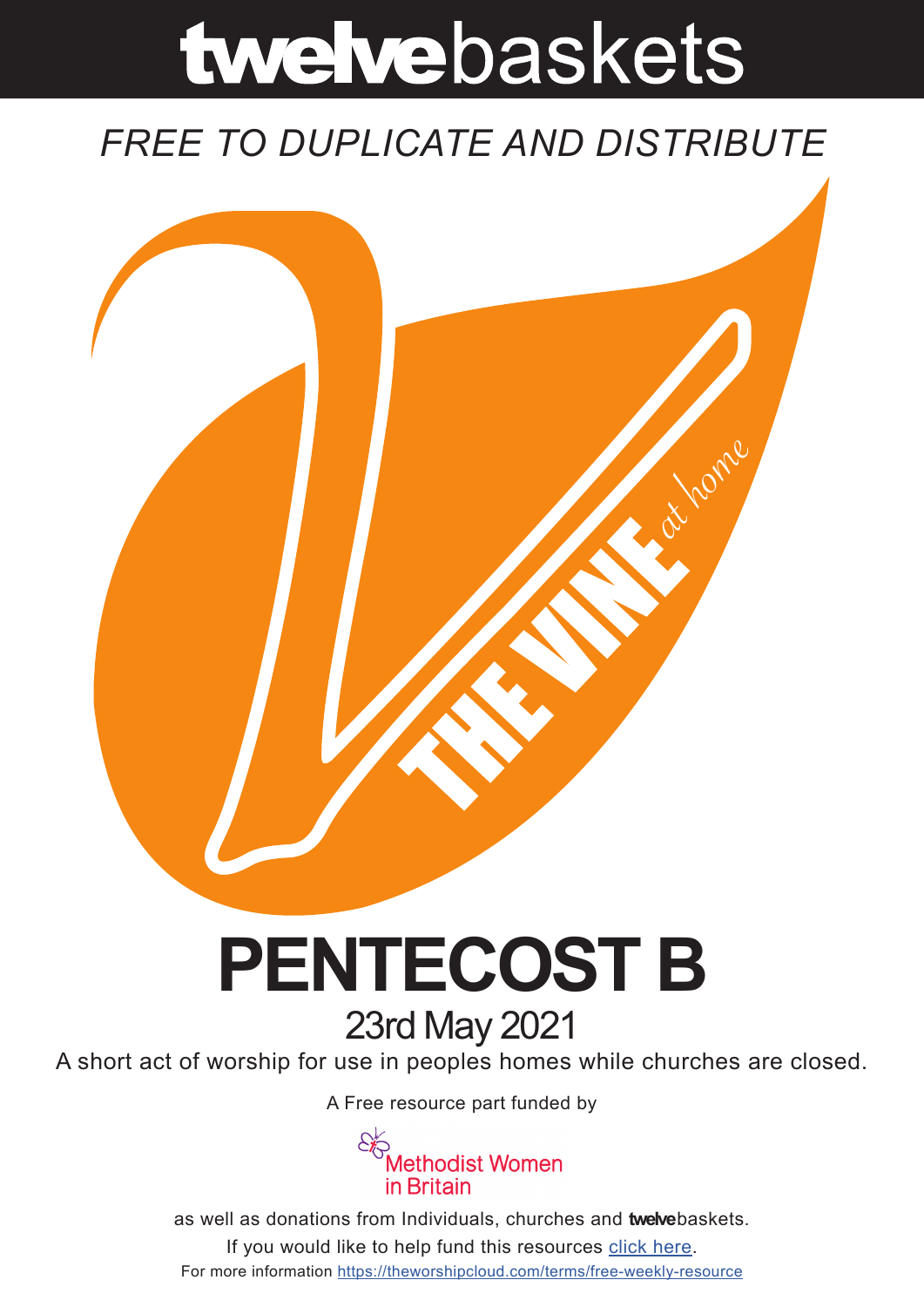#### **Call to Worship**

Come Holy Spirit, Come Holy Spirit, Come Holy Spirit, Come amongst us as we pray, As we sing, As we listen and reflect.

Come amongst us we pray, in some mysterious way,

<span id="page-1-2"></span>Amen.[1](#page-1-0)

#### **Hymn: STF 440 Amazing Grace - [YouTube](https://www.youtube.com/watch?v=21G3JMYwAiA)**

#### **Opening Prayers**

God of all grace, We bring ourselves in worship. Opening ourselves up to the way the Spirit is at work amongst us.

We pray for justice. We pray for courage.

We listen to your word to us, And listen for The Word within us.

We take courage from this moment, from this encounter, To meet with you – O God. To be inspired by each other, And by stories from others who seek to follow you.

We know we have not always got it right this day, this week, this year. We know we have failed you, And we carry the guilt of that.

In this moment, we say sorry for all the times we have fallen short. Unburdening ourselves in the stillness.

#### *[Pause].*

And, on this Pentecost Sunday, we hear you saying to us: "your sins are forgiven". Our connection with the divine is not broken or damaged, but renewed again this day.

And for that we rejoice.

<span id="page-1-3"></span>We bring these, and all our prayers in Jesus' name, Amen.*[2](#page-1-1)*

<span id="page-1-0"></span> $1$  Call to Worship written by Tim Baker

<span id="page-1-1"></span>Opening prayers written by Tim Baker *[2](#page-1-3)*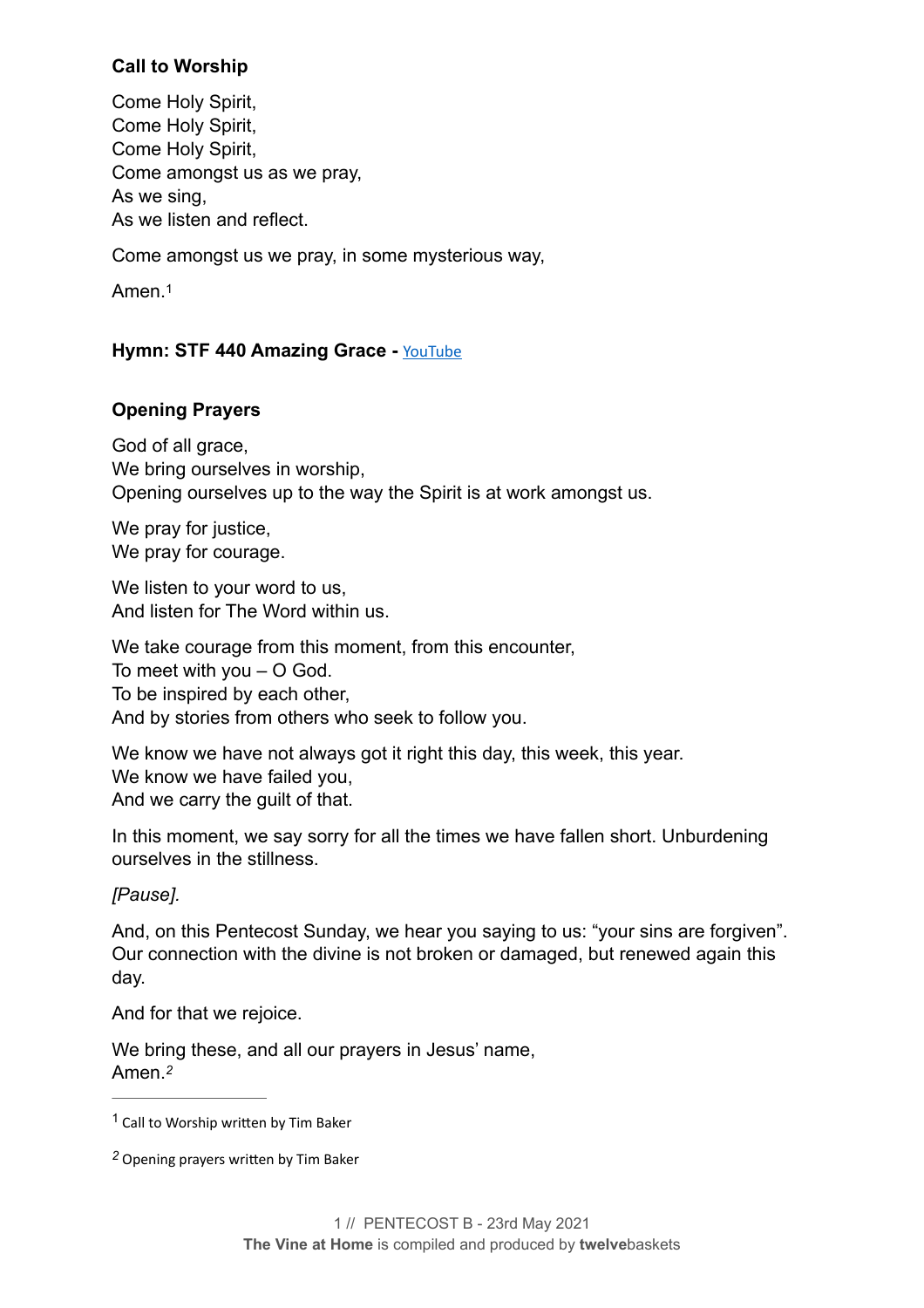**Readings:** Acts 2:1-21 – [Click for reading](https://www.biblegateway.com/passage/?search=Acts+2%253A1-21&version=NIV)

Ezekiel 37:1-14 – [Click for reading](https://www.biblegateway.com/passage/?search=Ezekiel+37%253A1-14&version=NIV)

John 15:26-27; 16:4b-15 – [Click for reading](https://www.biblegateway.com/passage/?search=John+15%253A26-27%253B+16%253A4b-15&version=NIV)

#### **Reflections on the Readings**

*[You can read a full version of this reflection from Ramona Samuel as part of The Vine resources. Contact [thevine@twelvebaskets.org.uk](mailto:thevine@twelvebaskets.org.uk) to find out how your circuit can subscribe].*

I am sure that we all have different ideas as to what happened on the day of Pentecost, apart from what we read in scripture. Let's face it, the event is one that is most curious. Have you ever wondered why the coming of the spirit was accompanied by the sound of a mighty wind? Why it resulted in people speaking in tongues not previously known to them, or why the people reacted in fear and confusion. The answer might not be as far-fetched as we might think, for after all, we know and believe that God is powerful, and we see throughout scriptures that the presence of God often elicited awe and amazement. We have the examples of Moses and the burning bush, Isaiah in the temple, and Paul on the road to Damascus, just to name a few. So, it should be no surprise that the appearance of the Holy Spirit causes those reactions and responses. But perhaps the most important question should be what the Spirit is for…

… perhaps this time might be a good occasion for us to look more deeply into the Spirit's work and ask God to work in us the power that can only be found in the Holy Spirit, for us to live lives that are full of the wonder and amazement of God.

You are terrified, confused, and you have no idea what is happening…

The story of Pentecost is unfolding around you. This is a great moment in the New Testament, and gives birth to the church we are still a part of today.

#### **What are you being called to?**

How would you describe the Holy Spirit?

What does it mean to you today?

How do you feel about or talk about the Holy Spirit?

Let's spend a few moments in reflection/conversation about this. Lots of theories circulate about the Spirit and her role in the world today (even the use of the pronoun 'her' in that sentence will no doubt raise some conversation!).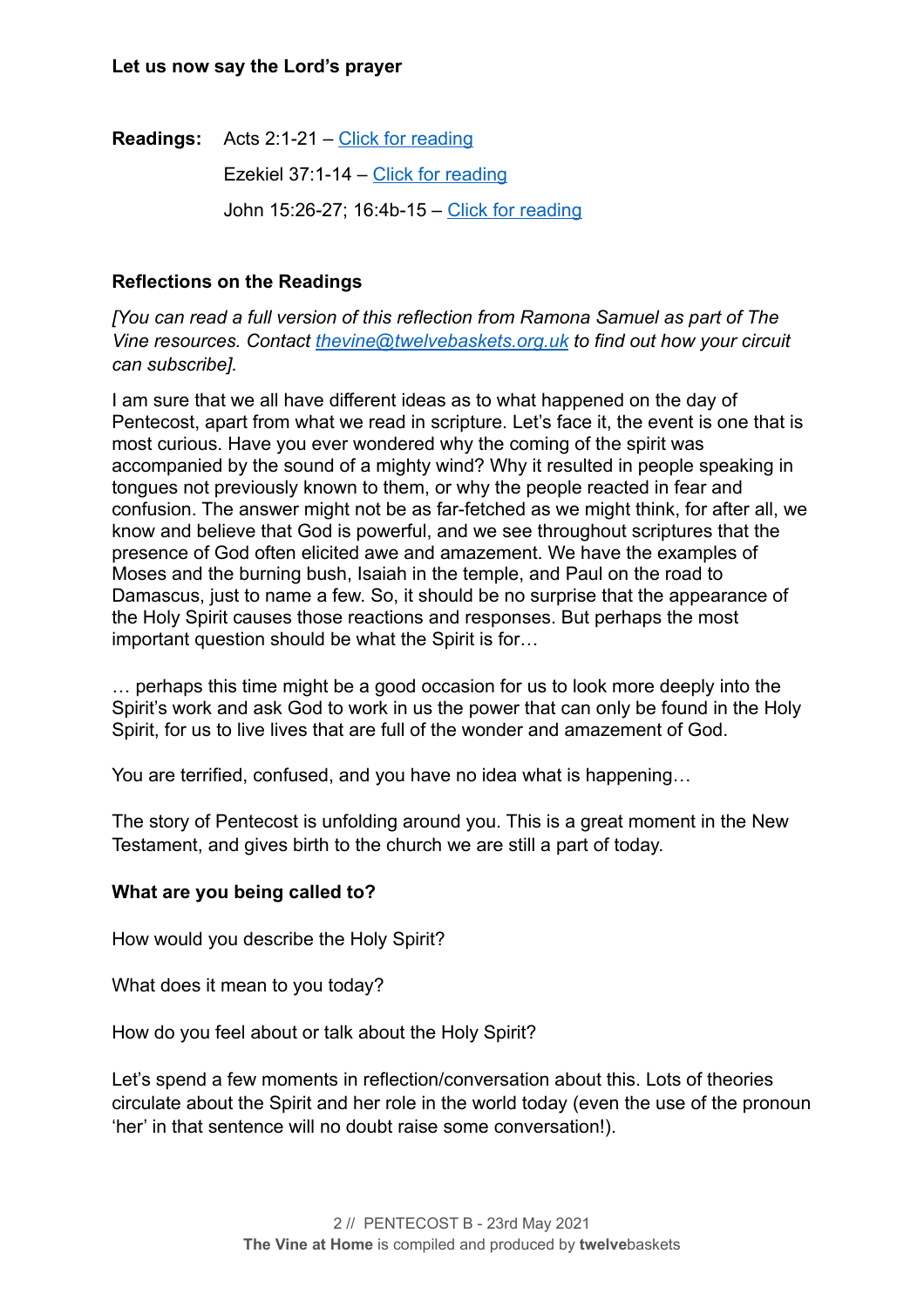Using all that we have reflected on today as we have worked through Ramona's reflection, what strikes you? How might you talk about the Holy Spirit?

Perhaps find someone to share your thoughts and questions with.

#### **Prayers of Intercession**

God of all grace, We pray for your Church today, Especially for the witness of your people in […this community..], Breathe new life into us, and grant us a clear vision to be faithful.

Lord, in your mercy, Hear our prayer.

God of all grace, We pray for those who suffer today, All who suffer for their faith… All who suffer in body, mind and spirit… Reveal yourself to all in need with comfort and peace.

Lord, in your mercy, Hear our prayer.

God of all grace, We pray for the nations in your world.

Grant to those in authority the gifts needed to speak clearly across divides, to bring healing and calm, where there are wounds and discord.

Lord, in your mercy, hear our prayer.

God of all grace. In quietness we offer to you the people and places on our hearts today.

*[Silence]*

Lord, in your mercy Hear our prayer.

In faith, and hope, we offer these prayers to you Holy God. We may see your work, vision, and kingdom come here on Earth.

This we pray in the power of the Holy Spirit.

<span id="page-3-1"></span>Amen.[3](#page-3-0)

#### **Hymn: STF 409 Let us build a house -** [YouTube](https://www.youtube.com/watch?v=eJR6EiO0pSk)

<span id="page-3-0"></span><sup>&</sup>lt;sup>[3](#page-3-1)</sup> Prayers of intercession written by David Lees